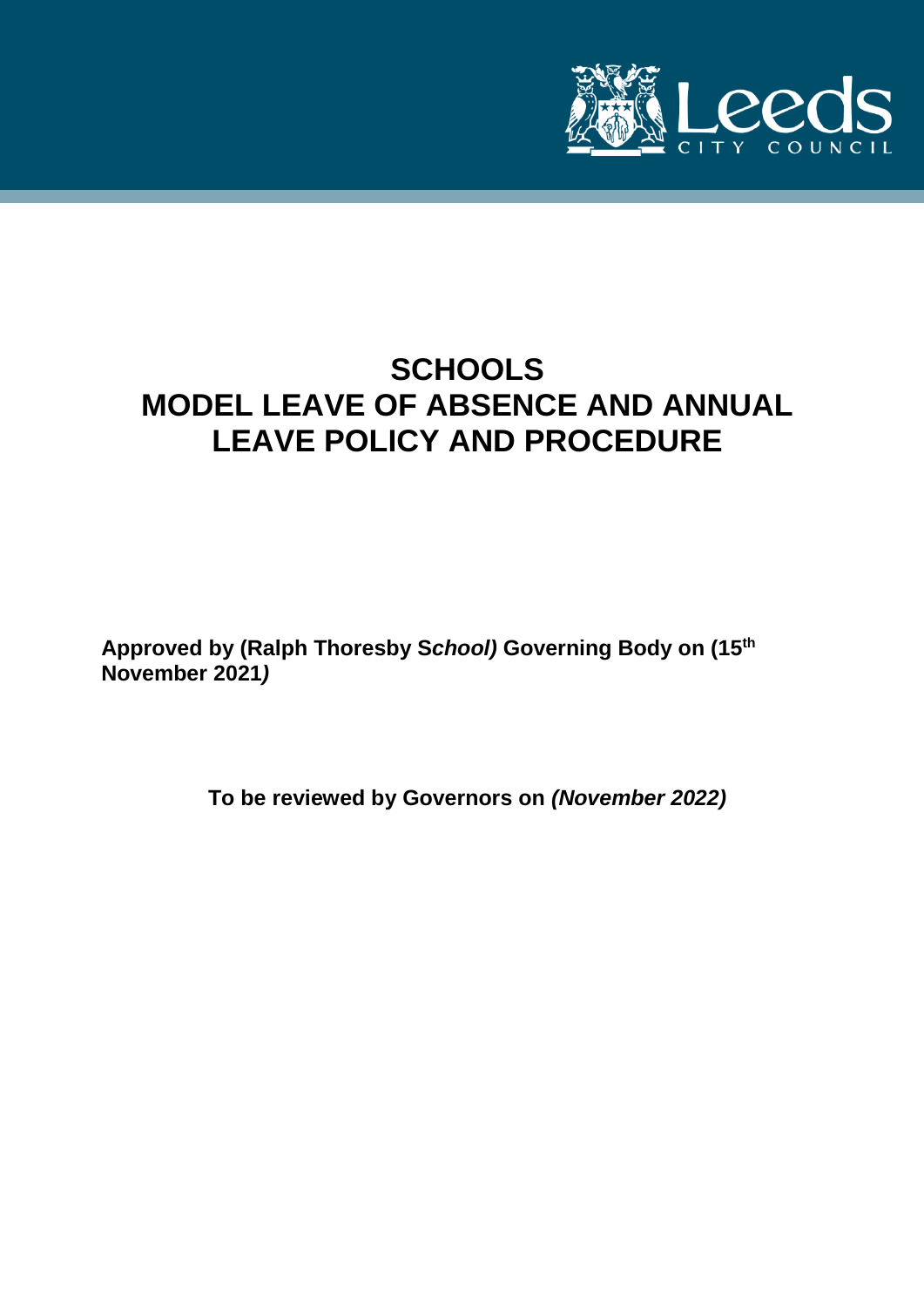# **LEAVE OF ABSENCE AND ANNUAL LEAVE**

|     | <b>Contents</b>         |                                                      |                |
|-----|-------------------------|------------------------------------------------------|----------------|
| 1.0 |                         | <b>Introduction</b>                                  | 4              |
| 2.0 | <b>Annual Leave</b>     |                                                      | 5              |
|     | 2.1                     | <b>Teaching Staff</b>                                | 5              |
|     | 2.2                     | Support Staff employed on Term Time Only (TTO) basis | 5              |
|     | 2.3                     | Support Staff working all year round                 | 5              |
| 3.0 | <b>Leave of Absence</b> |                                                      |                |
|     | 3.1                     | <b>Public Service</b>                                | $\overline{7}$ |
|     | 3.2                     | Service in Non regular Forces                        | 9              |
|     | 3.3                     | <b>Special Events/Functions</b>                      | 11             |
|     | 3.4                     | <b>Bereavement Leave</b>                             | 11             |
|     | 3.5                     | Absence for Dental treatment                         | 11             |
|     | 3.6                     | Absence for Doctors'/Hospital Appointments           | 12             |
|     | 3.7                     | <b>Emergency/Domestic Leave</b>                      | 12             |
|     | 3.8                     | Time off for medical screening                       | 15             |
|     | 3.9                     | Donors                                               | 15             |
|     | 3.10                    | Treatment in relation to infertility                 | 16             |
|     | 3.11                    | Impairment related leave                             | 16             |
|     | 3.12                    | Leave for study/examinations                         | 17             |
|     | 3.13                    | <b>Interview Leave</b>                               | 17             |
|     | 3.14                    | <b>Religious Festivals and Special Events</b>        | 17             |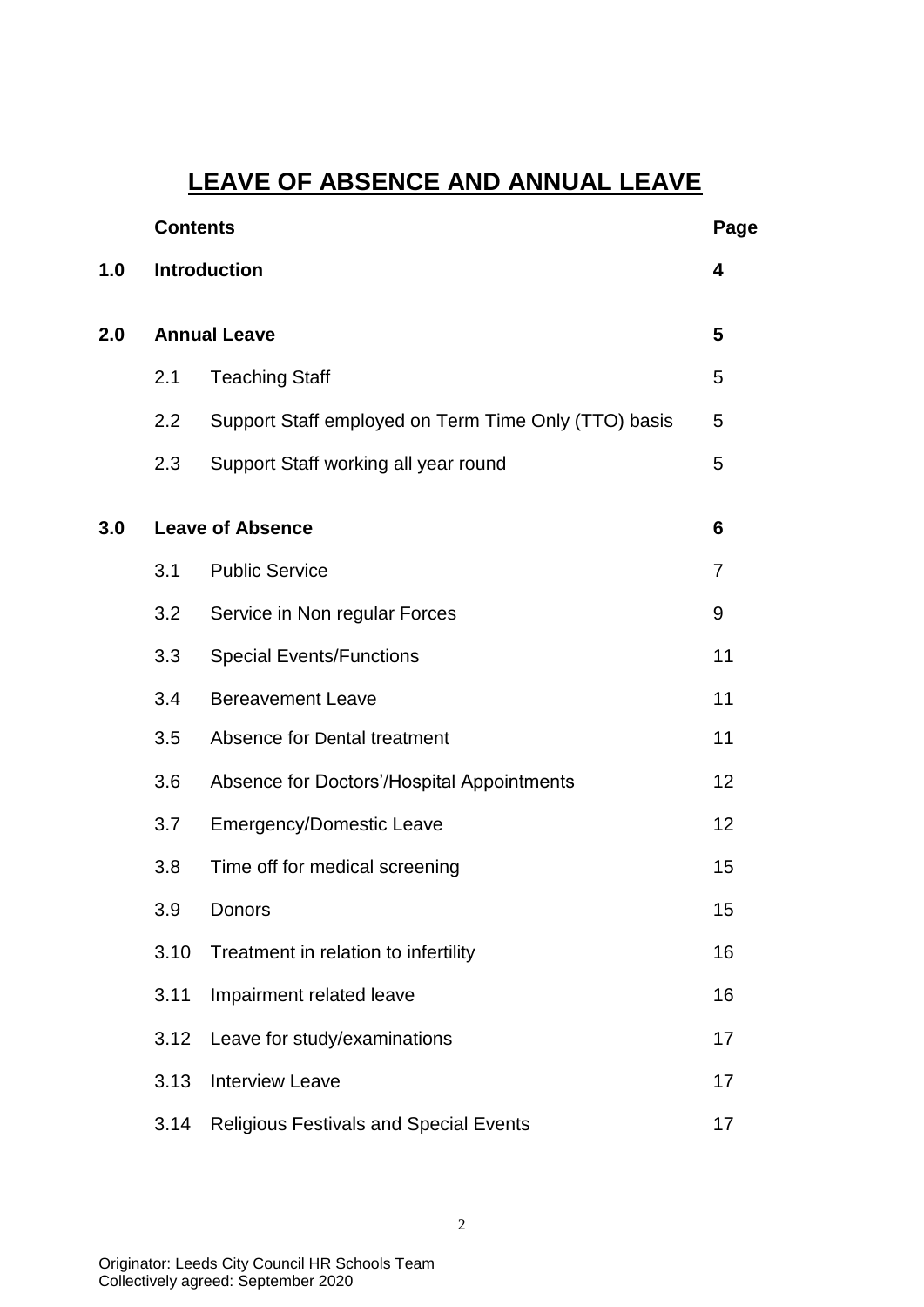|      | 3.15 Overstaying/delayed returns                     | 18 |
|------|------------------------------------------------------|----|
| 3.16 | Attendance at Weddings & Civil Partnerships          | 19 |
| 3.17 | <b>Graduation Ceremony</b>                           | 19 |
| 3.18 | <b>Moving House</b>                                  | 19 |
| 3.19 | Severe Weather Conditions – Attendance at work       | 20 |
| 3.20 | Release of Teachers for Examination Board Activities | 21 |
| 3.21 | <b>Fostering Leave</b>                               | 21 |
|      |                                                      |    |

**4.0 Leave of absence without pay** 22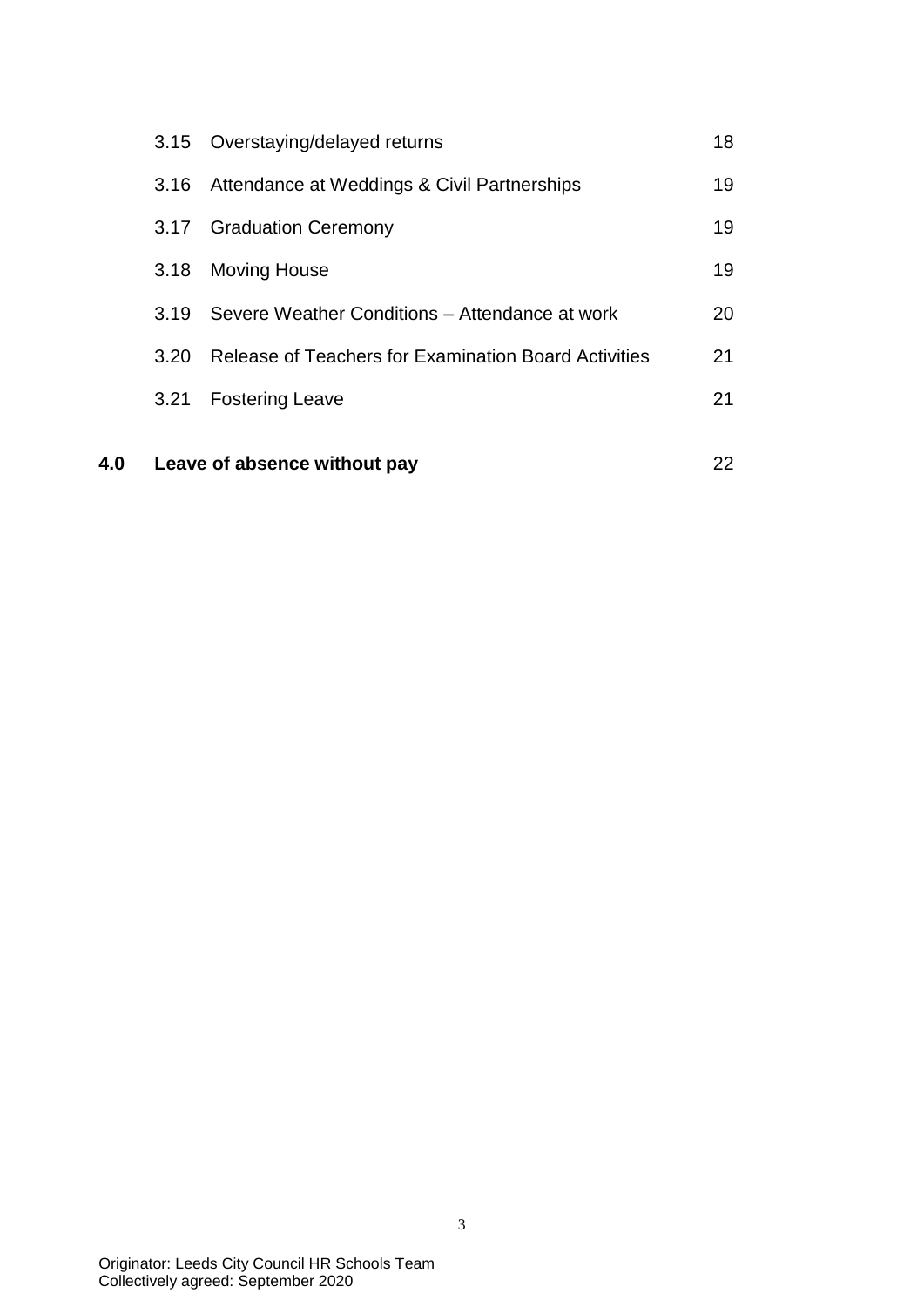# **Leave of Absence and Annual Leave**

# **1.0 Introduction:**

**1.1** This policy provides information regarding the entitlements of school based staff to annual leave and to leave of absence.

It is worth noting some general points

- This procedure applies to all school based employees relative to appropriate conditions of service.
- All specific time off provisions (in days) detailed in this document will in the first instance be provided on a pro-rata basis for part time/job share employees but each case will be subject to the discretion of the Governing Body based on individual circumstances and mindful of matters of consistency and fairness and in line with the Equality Act 2010 and the Part-time Working Regulations.
- Requests to take annual leave in term time will be considered but will only be granted, as is always the case with annual leave, where the needs of the service can be addressed.
- Requests for leave of absence from staff who are employed on a term time only basis will be approved in accordance with the guidance provided within this document.
- 'Close relatives' or 'immediate family' are defined as spouse, partner, children, parents, grandparents, sister/brother, parents-in-law and those of partner or nominated next of kin. This also includes step children, foster and adopted children/parents. Consideration may be given to other relatives not mentioned above on a case by case basis.
- A 'year' refers to a 12 month period between 1 April and 31 March.
- Governing Bodies will have responsibility for approving all requests but may choose to devolve decisions to the Headteacher. Governing Bodies and/or Headteachers may consult with the school's HR Adviser in seeking guidance and advice on implementing this policy.
- Headteachers must make decisions about requests for leave in accordance with this policy and in the context of the operational requirements of the school.
- Guidance on Maternity/Birth/Adoption/Parental Leave forms can be found in the Work & Families Policy
- Regard should be given to the confidential nature of the information which may be required to be given

# **Note:**

**In applying these procedures, Headteachers should also look flexibly at the alternatives to unpaid leave which are available to them. (Please refer to Flexible Working Request Procedure for longer term issues). For example:**

- **Working from home**
- **Flexi time**
- **Time in lieu**
- **Temporary adjustment to hours**
- **Annual leave**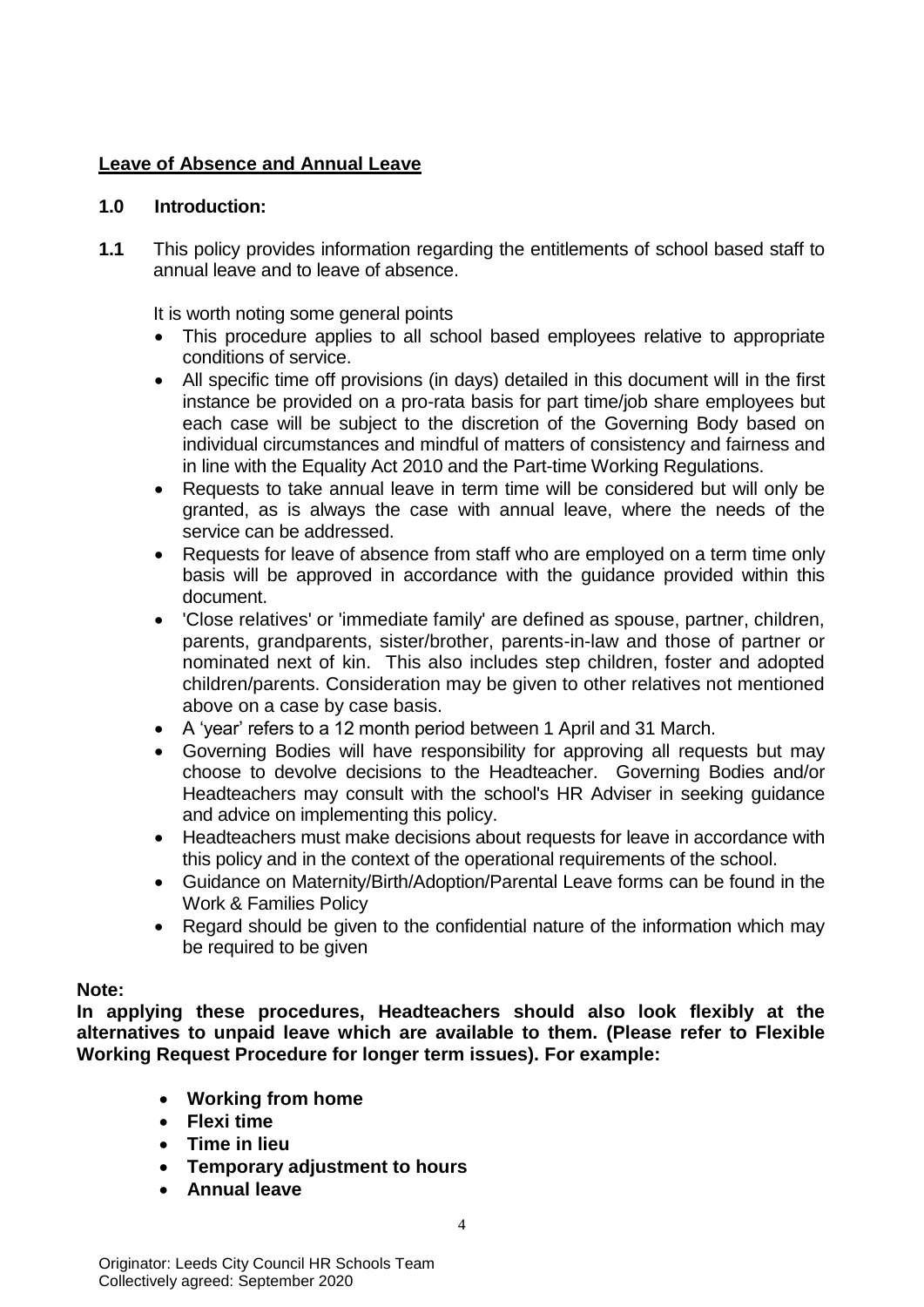**This list is obviously not exhaustive, and further guidance is available from the School's HR Advisor.** 

#### **2.0 Annual Leave**

## **2.1 Teaching Staff**

Teaching staff are not entitled to any additional leave other than school holidays.

**Teaching staff are contracted to work 195 days per annum (pro-rata for Part-time staff).**

**Requests for Leave of Absence on the defined working days will not normally be approved, except in accordance with the provisions of this document.**

# **2.2 Support Staff employed on a Term Time Only (TTO) basis**

Support staff employed on a term time only basis are not entitled to any additional leave other than school holidays.

**School support staff employed on a term time only basis will normally work for the 190 or 195 days of the agreed school Calendar for the academic year. Occasionally local agreements vary this norm.** 

Requests for Leave on the defined working days will not normally be approved, except in accordance with the provisions of this document.

# **2.3 Support Staff working all year round**

Support Staff employed to work throughout the year are entitled to annual leave, as follows:

#### **2.3.1 Annual Leave Entitlement**

The annual leave year runs from 1 April to 31 March and the annual leave entitlement is as follows;

| <b>Basic Leave</b><br><b>Entitlement</b> | <b>Entitlement After</b><br>5 Years' Service* |  |
|------------------------------------------|-----------------------------------------------|--|
| 25                                       | 28                                            |  |
| 25                                       | 29                                            |  |
| 26                                       | 31                                            |  |
| 28                                       | 33                                            |  |
|                                          |                                               |  |

\*This additional annual leave will be granted from the date of the fifth anniversary of appointment; on a pro rata basis during the leave year in which that anniversary falls.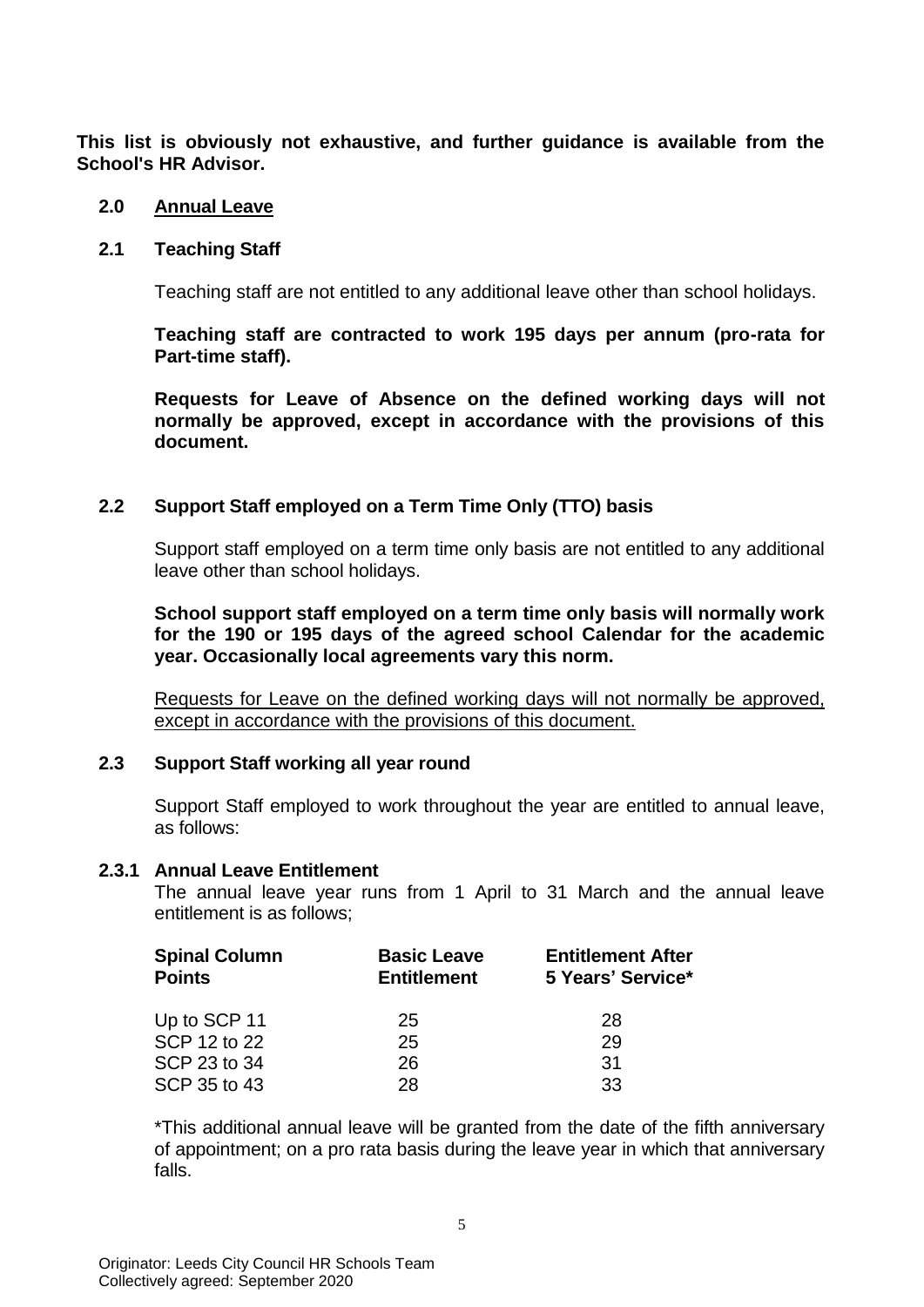It is expected that annual leave for staff employed throughout the year will normally be taken during the school holidays. Holiday arrangements should not be made until the dates have been approved by the Headteacher.

# **2.3.2 Annual Leave Carry Over**

Employees will not normally be able to carry over unused annual leave from one year to the next. In exceptional work related circumstances, Headteachers have the discretion to allow employees to carry over up to five days leave. Should this be the case, leave must be taken before the 30th June of that year or the entitlement will be lost.

# **2.3.3 Statutory and General National Holidays**

In addition to the Annual Leave entitlement Support Staff employed to work throughout the year are entitled to the following general and public statutory days:

Good Friday; Easter Monday; May Day; Spring Bank Holiday Monday; Late Summer Bank Holiday Monday; Christmas Day; Boxing Day; New Year's Day

Schools will be notified of any special arrangements over the Christmas and New Year period.

**Note:** There may be support staff (specifically Superintendents) who have an additional days leave due to protection arrangements which may apply. Staff may consult with your HR Adviser to ascertain their exact circumstances.

# **2.3.4 Entitlement during Maternity Leave**

Annual leave entitlement continues to accrue during ordinary maternity leave. Support staff working all year round, who are due to take maternity leave, should agree with their line manager that outstanding leave will be taken either before maternity leave commences or before their return to work. Please refer to sections 2.4 of the Work and Families Policy for further details.

# **3.0 Leave of Absence**

In cases where leave of absence is granted, employees must complete a Leave of Absence/Special Leave request form

**The granting of special leave is not an automatic entitlement**. Except for cases of family bereavement and serious family illness, staff who work throughout the year should make the best use of annual leave before applying for special leave. Any decisions on requests for special leave will take account of both school requirements and the employee's own needs.

Each case will be considered on an individual basis and in some circumstances the operational needs of the school will be the determining factor when decisions are made.

**It is recognised that there will be occasions when employees require time off either with or without pay, and the provisions contained within this**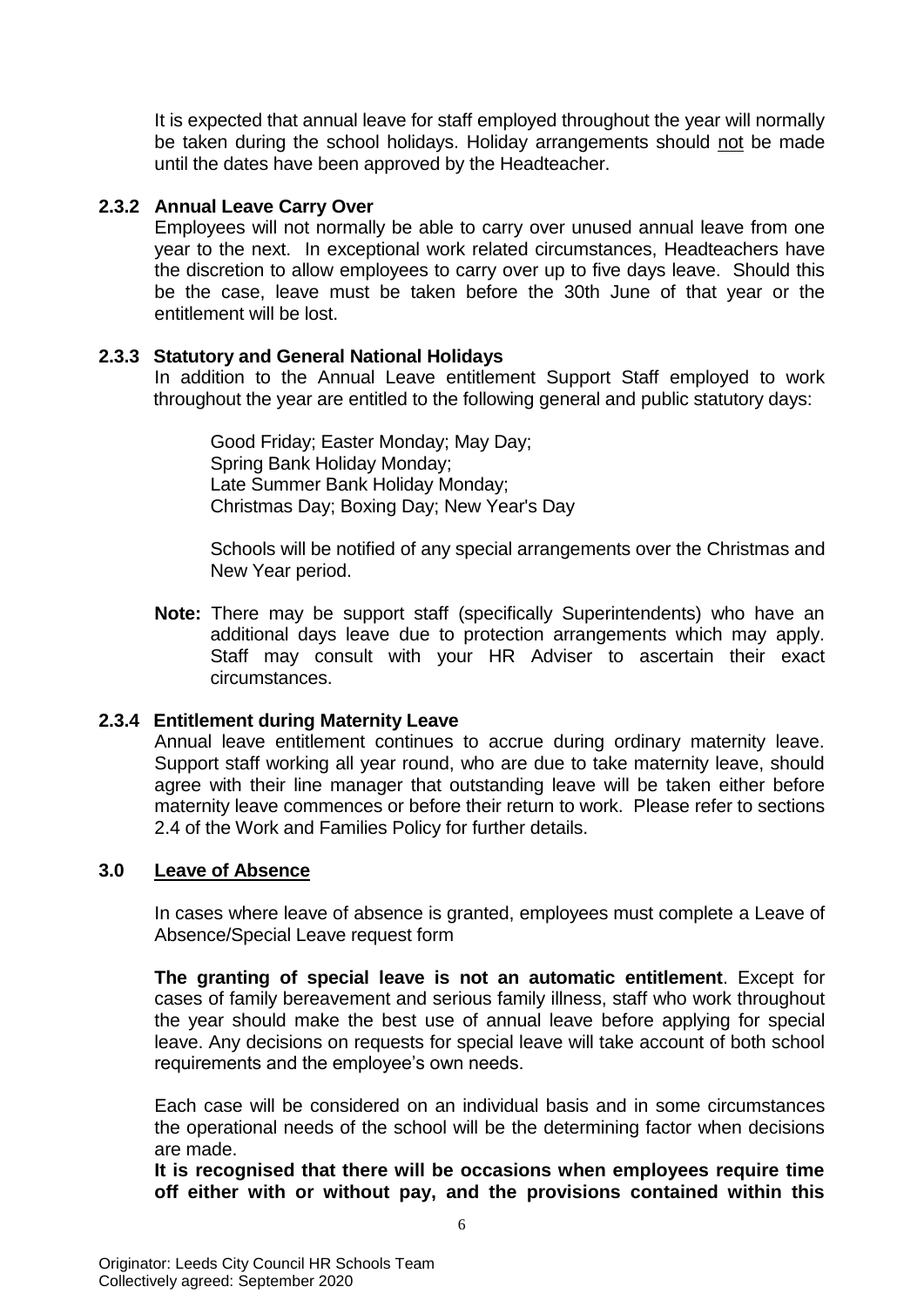**policy aims to meet these requirements. However, employees will appreciate that any abuse of these provisions may lead to disciplinary action being taken in accordance with the Schools Disciplinary Policy and Procedure.**

**Any requests for leave with pay which are not covered in this policy (where the Headteacher is sympathetic towards the request) will be considered by the Headteacher in consultation with an HR Adviser.**

Requests for leave of absence must, normally, be submitted at the point when the employee is first aware that leave of absence will be required or at least 1 week prior to the first day of intended absence (except in the case of emergency/unforeseen circumstances when the Headteacher should be informed at the earliest opportunity). Failure to give adequate notice of the request without good reason so that alternative arrangements can be made to meet the employee's commitments may result in the request not being approved.

For requests for Leave of Absence which clearly fall within this policy, these should be considered by the Headteacher who will acknowledge the request and will normally provide an outcome within 10 working days.

**Where the Headteacher or Line Manager considers that a request is unreasonable it will be refused – in such circumstances the employee will be given the reason(s) for the decision.**

# **3.1 Public Service**

#### **3.1.1 Public Duties**

All school based staff will be granted reasonable paid leave of absence to serve on public bodies or undertake public duties. The employee is entitled to any attendance allowances/expenses in addition to full pay. However, where an allowance is claimable for loss of earnings the employee must claim and pay the allowance to Leeds City Council.

This provision includes duties as:-

- i) A Juror
- ii) A Justice of the Peace (Magistrate)
- iii) A Member of a Local Authority
- iv) A co-opted member of a local authority committee
- v) A member of a statutory tribunal
- v) A member of a Regional or District Health Authority
- vi) A member of a National Health Service Trust
- vii) A member of a Family Practitioner Committee
- viii) A Governor of a school, higher education corporation or educational establishment maintained by a local authority
- ix) A member of a Board of Visitors to prisons, remand centres and young offender institutions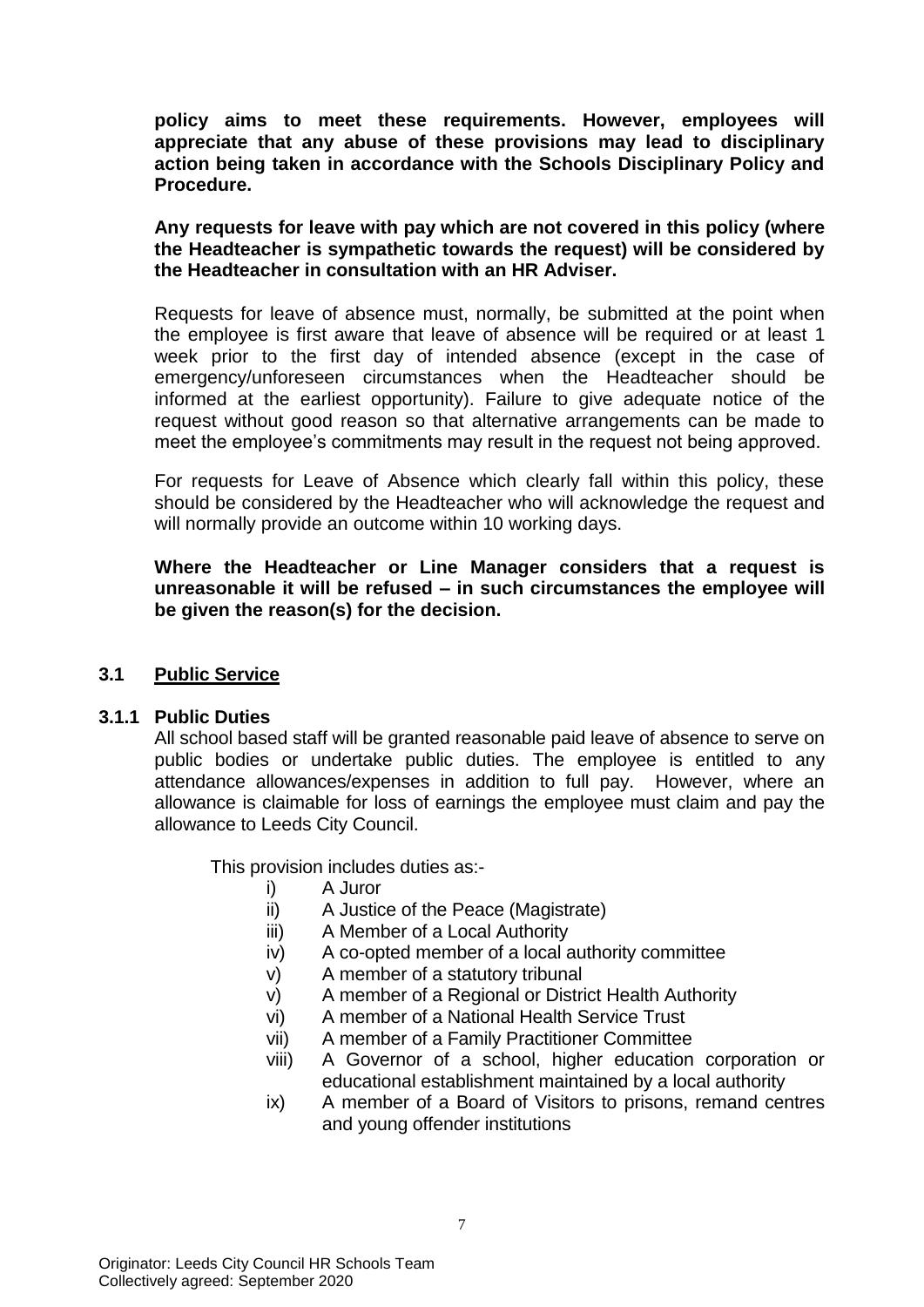# **3.1.2 Employees Serving on Outside Bodies**

Headteachers have the authority to approve requests from school based staff to attend meetings of Professional Bodies, Associations, National Committees, etc. subject to a maximum of 4 paid days leave per year.

Each case will be considered on its merits, taking into account service provision. All requests over 4 days per year will be considered by an appropriate committee of the Governing Body.

The employee is entitled to any attendance allowances/expenses in addition to normal pay. Where loss of earnings can be claimed this must be paid to Leeds City Council. In addition, where leave with pay is granted any fees in respect of these duties must be paid to the Council.

#### **3.1.3 Elections**

School based staff who serve during an Election (General Election, By Election, Local Election or European Election) are granted time off with pay for the time involved. Recognised roles include; Presiding Officer, Polling Clerk.

Election duties that overlap normal working hours. For example, an employee who normally works 9am-5pm would be entitled to special leave with pay for any election duties that overlap these hours, such as poll clerk at a polling station.

Or

The day after an overnight count. If the count duties finish after 3am an employee will receive one day special leave with pay. If the employee is not required to work past 3am they will be granted special leave with pay for half a day (half the shift).

#### Annual leave requests

Managers are encouraged to be accommodating with annual leave requests and shift times, before and after the election duties, to allow appropriate rest.

Multiple days - Postal vote opening and post-election team duties

Duties may cover several days and all days should be granted special leave with pay.

#### Postal vote opening

Special leave only covers duties that overlap normal working hours. If the opening duties finish before an employee's normal finish time they would be expected to return to their substantive role.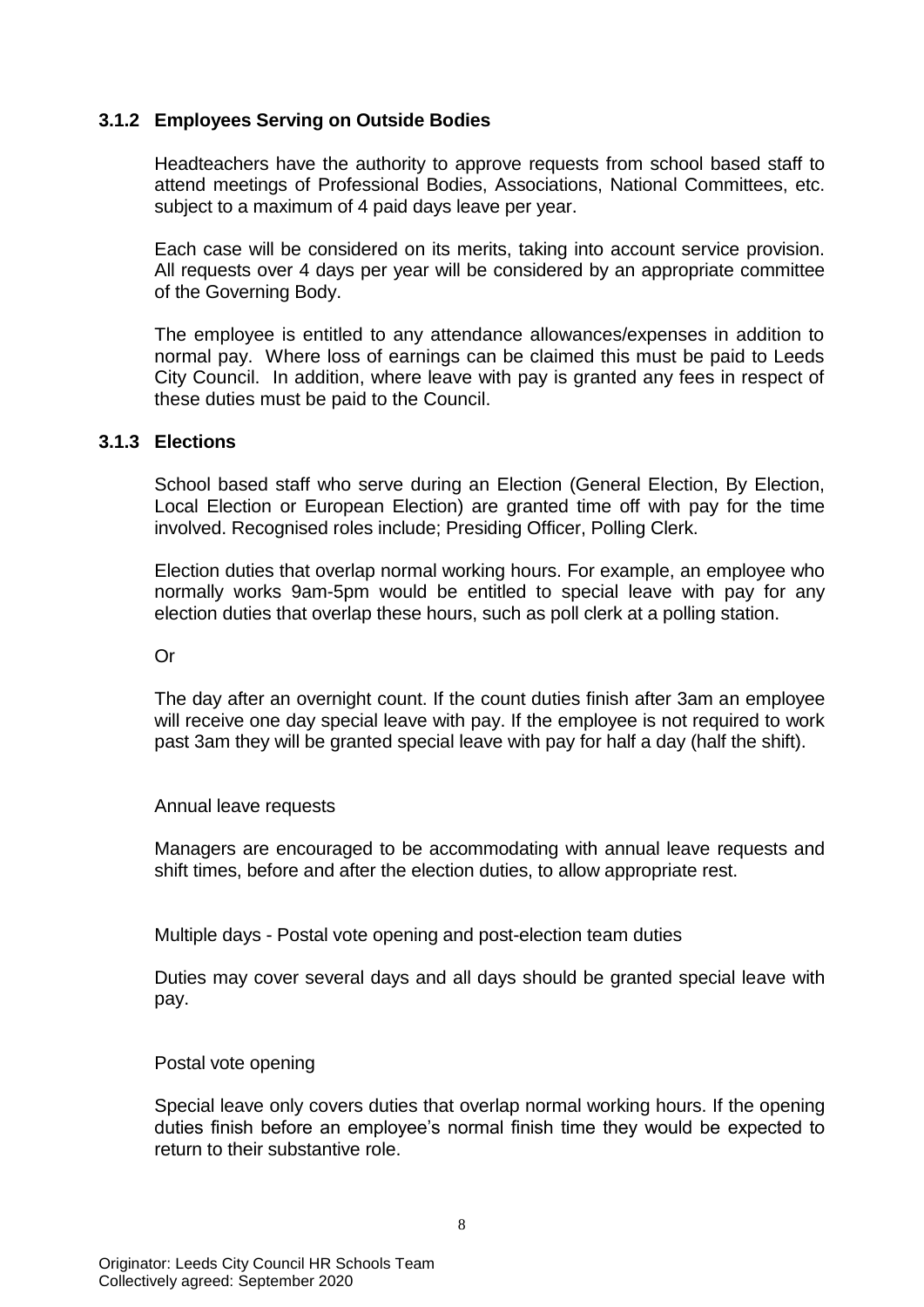Reasonable notice

Employees should give their manager as much notice as possible to enable the team to plan for their absence. It is at the manager's discretion whether the service can release employees.

These provisions apply to employees serving on elections with neighbouring Councils where reciprocal arrangements are made i.e. the employees of other Councils would be given time off to serve elections within Leeds City Council boundaries. This provision does not extend to those individuals who assist candidates/parties at elections e.g. agents, those who have been involved in canvassing etc. who will be expected to take annual leave (where appropriate), or may be granted unpaid leave.

# **3.1.4 Councillors of Other Authorities**

The Local Government and Housing Act 1989 has made it unlawful for a local authority to give in excess of 208 hours of paid time off in any one financial year to any of its employees to enable them to undertake their duties as an elected member of another local authority. This limit does not, however, apply to the posts of Council Chair of an authority or Mayor. Headteachers may still, however, grant unpaid leave of absence for local authority duties if he/she considers this to be reasonable.

The monitoring and control of time off for members of other Councils is the responsibility of the School/employing department. Such records may be required for future inspection by an external monitoring body. The employee is entitled to claim any attendance allowance/expenses in addition to full pay.

# **3.1.5 Jury Service**

Time off with pay will be granted for jury service. Where loss of earnings can be claimed this must be paid to Leeds City Council.

# **3.1.6 Witness in Court**

School based staff who are required to attend court as a witness either in a criminal or civil case where a witness summons or subpoena is issued shall be granted time off with pay. Where loss of earnings are paid the employee must claim and pay the allowance to the Council.

Where an employee is requested to attend court as a witness by the Crown Prosecution Service (CPS) they will be paid an allowance by the CPS towards basic salary lost which they must claim and repay to the Council.

Reasonable paid time off will be granted where

 an employee is attending court (but where neither a witness summons nor subpoena has been issued) and is giving evidence in cases of violence or harassment involving a request by the employee for court orders (e.g. injunction proceedings)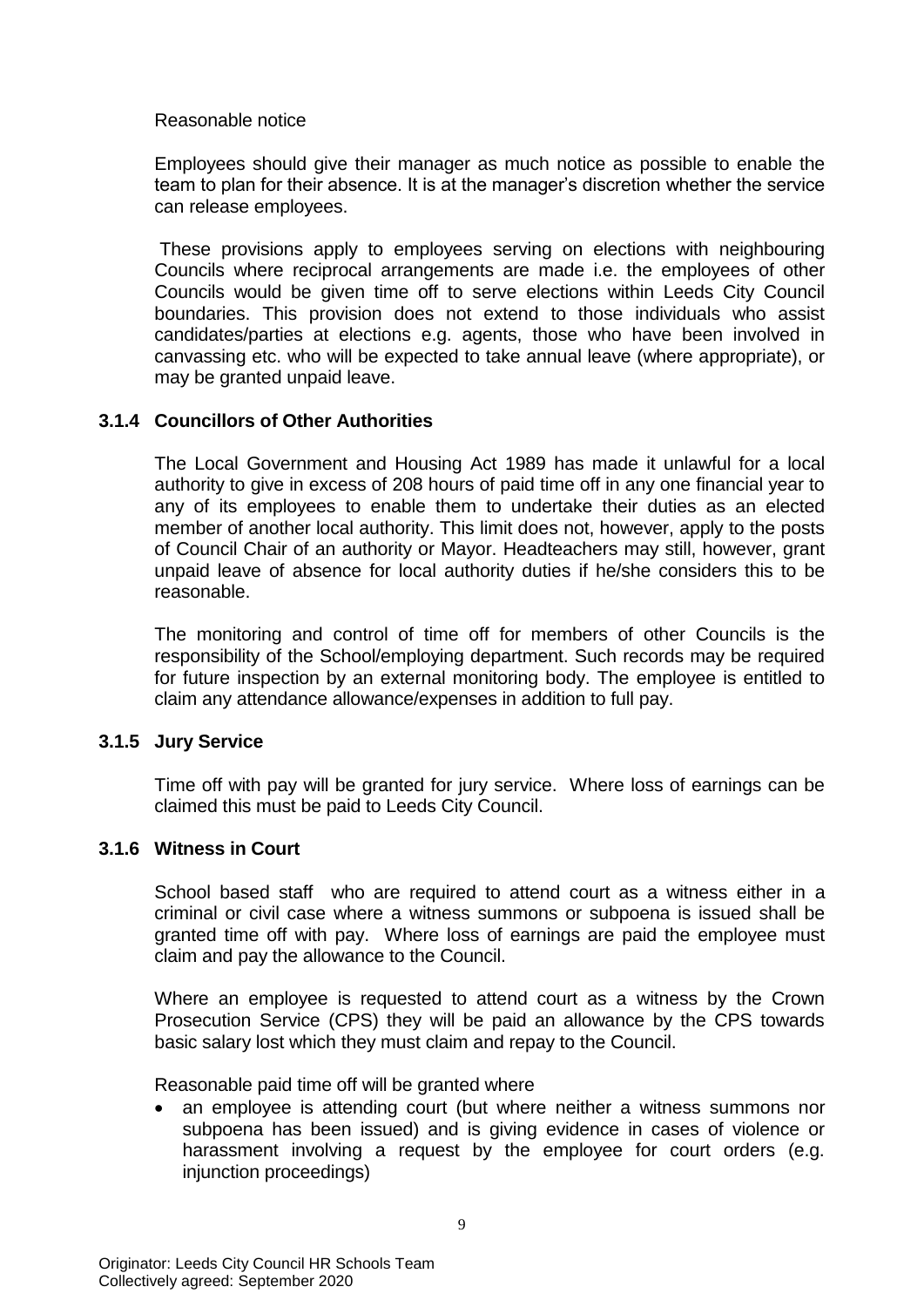an employee attends court as a witness in a civil case, but not answering to a subpoena.

The employee will provide, upon request, documentary evidence in connection with their attendance.

# **3.1.7 Search and Rescue Activities - Volunteer Warden Service**

School based staff who are called upon at short notice to participate in search and rescue missions as part of this service are to be allowed special leave with pay for the days in question.

#### **3.2 Service in Non-Regular Forces**

#### **3.2.1 Support staff working term time only and Teachers**

A teacher who is a volunteer member of the non-regular forces is entitled to attend Summer Camp or equivalent as required. Where loss of earnings are paid, the employee must claim and pay the allowance to the Council.

#### **3.2.2 Support staff working all year round**

**Support staff working throughout the year who are volunteer members of the non-regular forces are entitled to 10 days paid leave to attend Summer Camp or equivalent, in addition to their normal annual leave:**

- employees who, as members of the Territorial Army and Volunteer Reserve are required to undertake training additional to attendance at Summer Camp where the employee cannot arrange for such training to take place on days when they would not be working, shall be granted paid leave, subject to the exigencies of the school and approval by the Headteacher.
- where the member of staff is called up to serve for longer periods, in accordance with the Armed Forces (Safeguard of Employment) Act 1985, time off will be granted and their employment will be protected in accordance with those statutory arrangements. Where loss of earnings are paid by the armed forces, any time off will be without pay.

# **3.3 Special Events/Functions**

Reasonable leave of absence with pay will be granted where a member of staff is required to attend a specific function or event either as a participant or in support of others, e.g.:

- an employee is specifically requested by a Government Department or Governing Body, or other similar body, to attend a particular function or event;
- an employee is required to attend a national or international event as either a competitor or in support of those competing;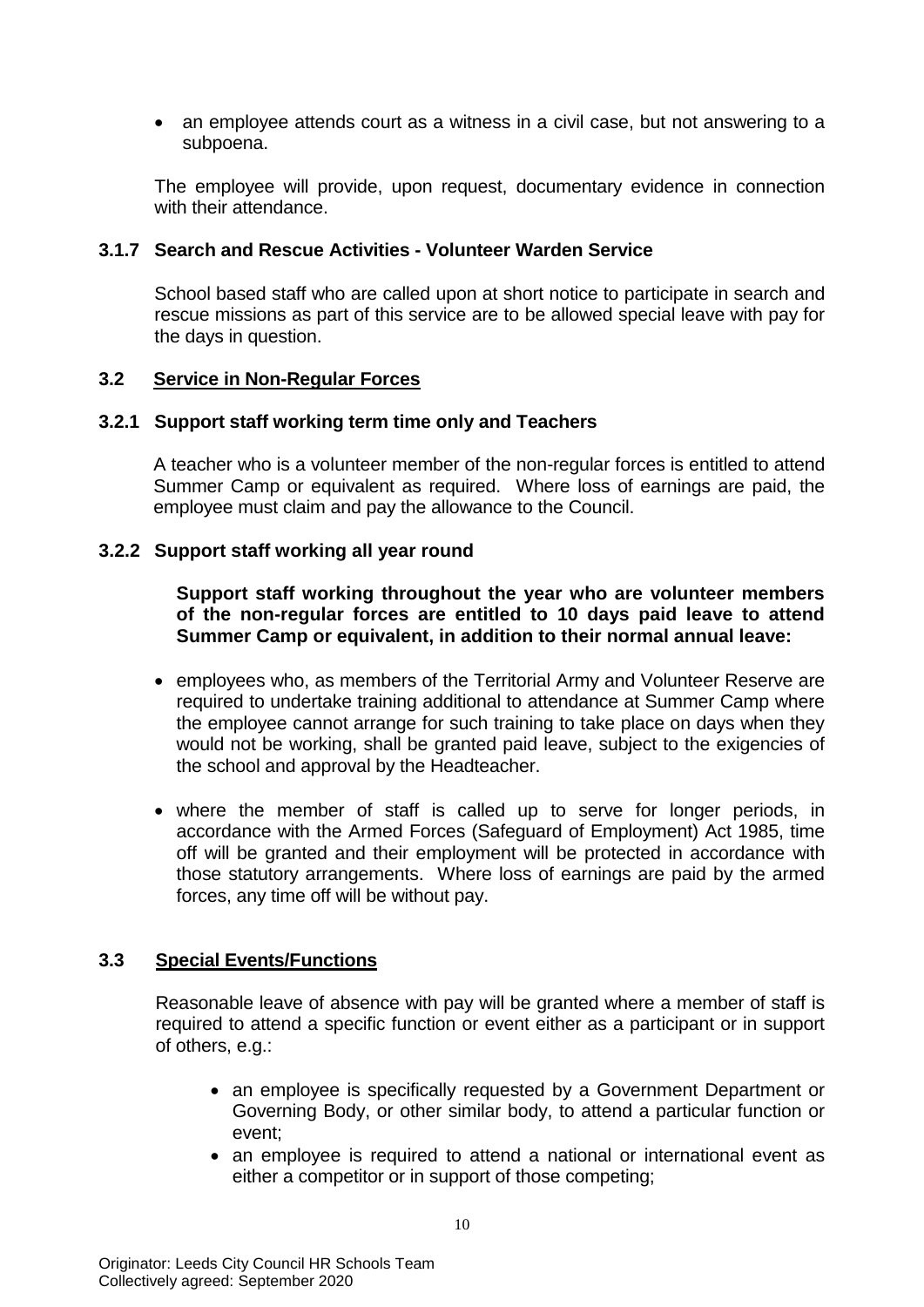• an employee may be receiving some form of honour.

However, where an allowance is claimable for loss of earnings the employee must claim and pay the allowance to Leeds City Council.

# **3.4 Bereavement Leave**

# **The following factors should be taken into consideration when determining how many days leave can be granted, up to the maximum given below:**

- it is the bereavement of the immediate family or a partner's family
- an individual has been brought up by some other person/relative
- where an employee is solely responsible for the funeral arrangements

# **3.4.1 Support Staff working Term Time Only and Teachers**

Support staff working term time only and Teachers may be granted up to 5 days paid leave inclusive of travelling time for the bereavement of a member of a teacher's or support staff's immediate family or that of his/her partner.

For any other funeral, the request for leave must be approved by the Headteacher, and would normally be a maximum of one day for the interment plus reasonable travelling time

## **3.4.2 Support Staff working all year round**

Support staff working all year round may be granted up to 5 days paid leave for the bereavement of a member of the immediate family or that of their partner, to include attendance at the funeral.

For any other funeral, normal expectation would be that this could be covered through annual leave arrangements.

# **3.4.3 Parental Bereavement Leave**

Parents who unfortunately suffer the devastating loss of a child will be entitled to 2 weeks' statutory leave. There is a statutory right to a minimum of 2 weeks' leave for all employed parents if they lose a child under the age of 18, or suffer a stillbirth from 24 weeks of pregnancy, irrespective of how long they have worked for their employer.

Parents will be able to take the leave as either a single block of 2 weeks, or as 2 separate blocks of one week each taken at different times across the first year after their child's death. This means they can match their leave to the times they need it most, which could be in the early days or over the first anniversary.

Bereaved parents who have been employed for over 26 weeks will receive occupational parental bereavement pay alongside their parental bereavement leave, which will include any entitlement to statutory parental bereavement. Pay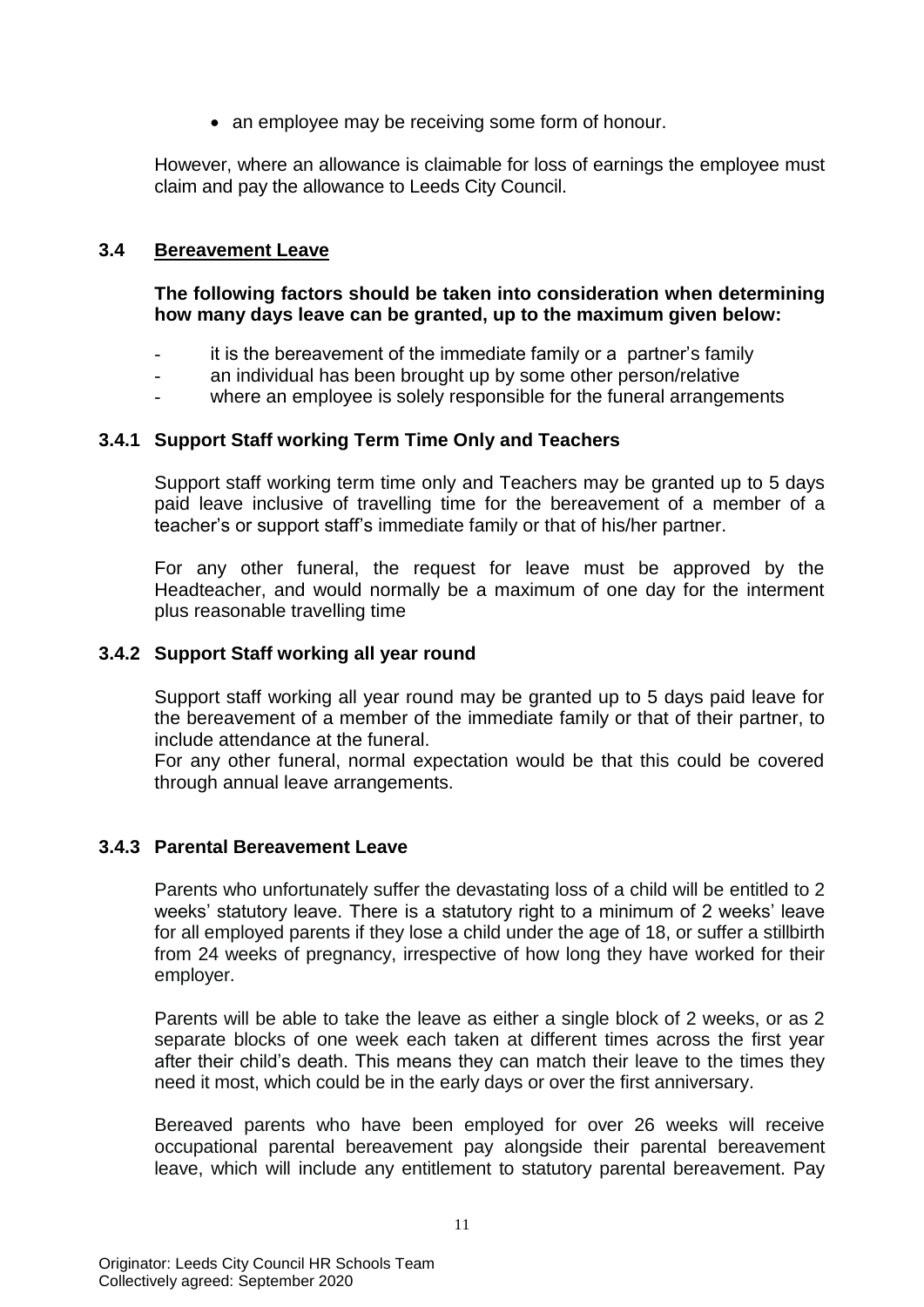will be calculated on what would have been received if the bereaved parent was at work.

**If an employee is experiencing any difficulty following a bereavement, you can direct them to the HELP Employee Assistance Programme.** Staff can self-refer directly by phoning 0800 028 5149 or visit online self-refer directly by phoning 0800 028 5149 or visit online <https://leeds.helpeap.com/>

# **3.5 Absence for Dental Treatment**

# **3.5.1 All School Based Staff**

Routine visits to the dentist (i.e. all non-emergency appointments) should be arranged during an employee's own time.

Urgent or emergency dental treatment should be treated as a special leave of absence request.

If such an emergency requires the employee to continue to be absent from work for a period longer than that necessary to gain treatment, the absence will be treated as being due to ill health and the normal sickness procedures will be followed.

# **3.6 Absence for Doctors'/Hospital Appointments**

# **3.6.1 All School Based Staff**

Wherever possible, all Doctor's/Hospital appointments should be made in an employee's own time. Where an employee is unable to ensure that appointments are in their own time then an appointment may be made in normal working hours and time off with pay will be granted.

Where a hospital appointment is made in normal working hours, the employee may be asked to provide their Headteacher or most appropriate person with the appointment card/letter in order to confirm the details. Whilst it is acknowledged that initial hospital appointments may be unavoidably within work time, where possible, follow up appointments should be arranged in the employee's own time. If this also proves difficult, then effort should be made to arrange appointments at either the beginning or the end of the school day minimise disruption.

All non-elective hospitalisation should be treated as sickness. Medical certificates should be provided in accordance with the normal sickness procedure.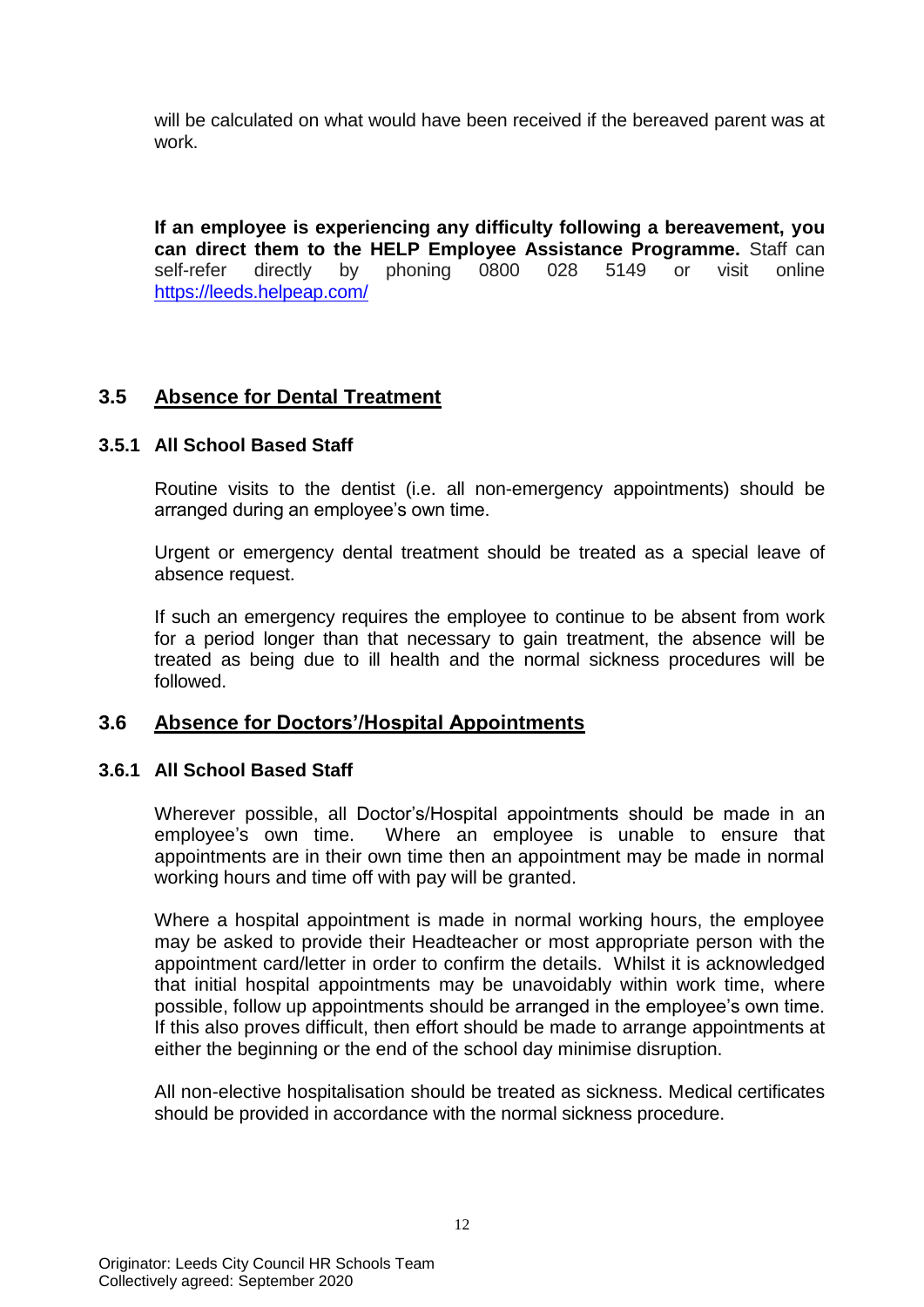Where the treatment involves longer periods of hospitalisation or absence, medical certificates should be provided in accordance with the normal sickness procedure.

# **3.7 Emergency/ Domestic Leave**

## **3.71 All School Based Staff**

All employees now have a legal entitlement to take **unpaid** time off to deal with incidents involving their dependants. A dependant is defined as:

- A spouse
- A parent
- A person living in the same household, other than as an employee, tenant, lodger or boarder.

By this definition, unmarried partners of the opposite or same sex and living together, will be classed as dependants.

A dependant is also any person who reasonably relies on the employee for assistance on an occasion when the person falls ill or is injured or assaulted, or to make arrangements for the provision of care in the event of illness or injury. This includes, for example, elderly relatives not living in the same household but reliant on the employee to assist them in the event of illness or injury.

No qualifying period of service is required, and all employees will have the right to a reasonable amount of unpaid time off.

For the purposes of this policy, requests for time off for family and domestic reasons would be considered under the headings below. This policy goes further than the legal entitlement to unpaid time off, it defines the circumstances in which schools should consider granting paid leave.

**In cases of domestic difficulty, illness of an employee's child and serious illness of a close relative, time off should not normally total more than 5 days paid leave in any year.** 

**In the case of a serious illness of a relative, including an employee's own child, the number of days paid leave may be increased to 10 in any year. Headteachers may also wish to consider granting additional unpaid leave in the event of a serious illness.** 

Employees should be aware that paid time off for family and domestic reasons is not an annual entitlement, but that it is determined on each occasion according to the case and individual circumstances.

# **Headteachers should also look flexibly at the alternatives to unpaid leave which are available to them. For example:**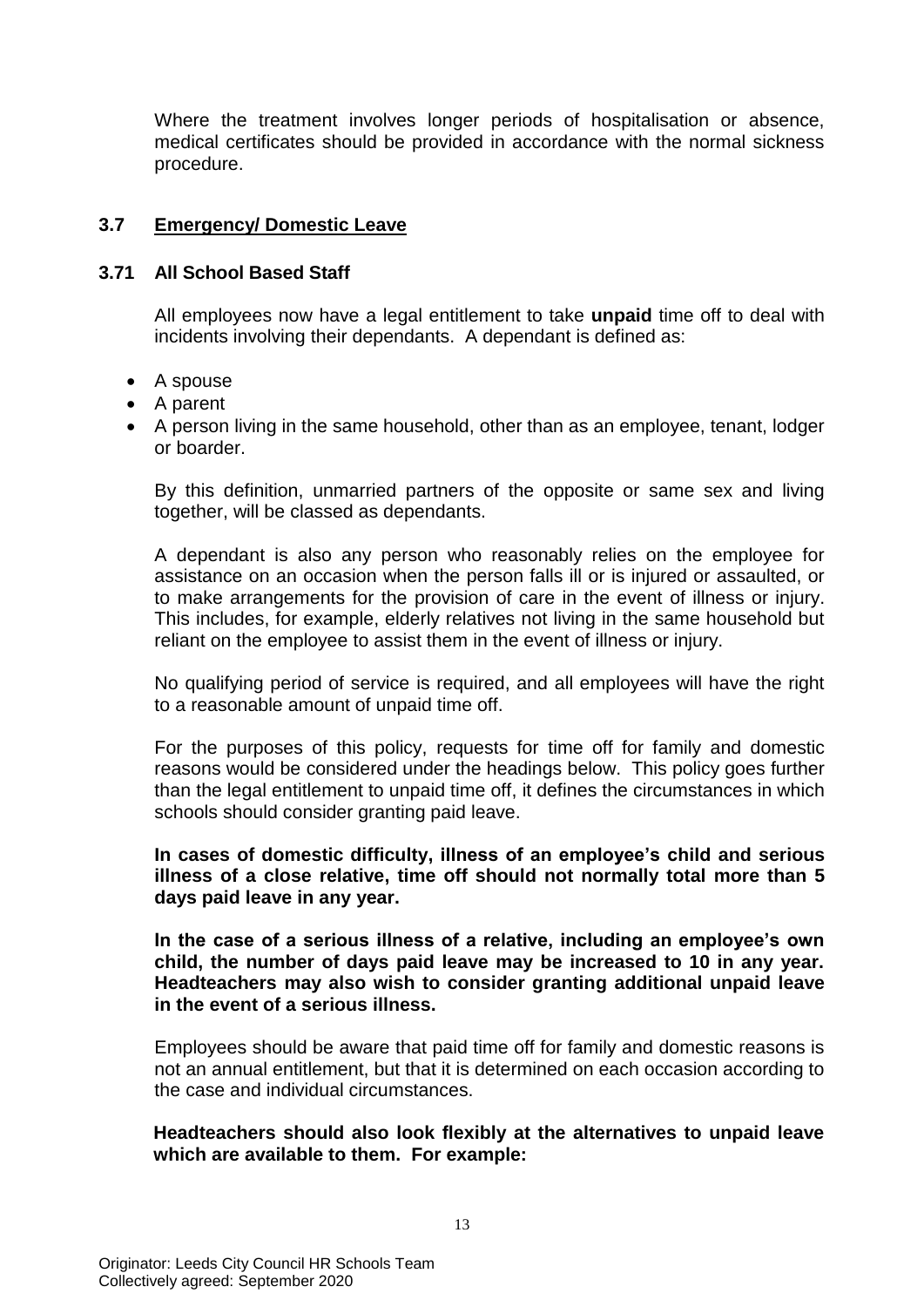- **Working from home**
- **Flexi time**
- **Time in lieu**
- **Temporary adjustment to hours**
- **Annual leave**

# **3.7.2 Domestic Difficulty (Urgent / Personal Family Business)**

Employees may be granted paid leave for domestic difficulty, up to the maximum as detailed above in any year, providing this leave has not been taken for other family and domestic reasons covered by this policy. Domestic leave is intended to cover those situations which happen unexpectedly and it may be appropriate for staff employed throughout the year to take annual leave. Examples of occasions where domestic leave may be appropriate are as follows: burglary where property is unsecured; house damaged due to fire and flooding; domestic violence; breakdown of usual childcare arrangements.

Only one employee per household will be granted time off for instances where a presence is required at the property concerned; e.g. house flooded due to burst pipes. This provision does not extend to people making medical or other appointments (see paragraphs 3.5 and 3.6).

Where an employee's usual childcare breaks down, time off should be limited to what is required to put in place alternative arrangements. There is also an expectation of shared care, where a child has both parents.

# **3.7.3 Illness of an Employee's Child**

In case of emergencies where there is no other person to look after a sick child, time off with pay will be granted from the overall provision for Emergency / Domestic Leave. Headteachers should use their discretion in determining how many days to grant with pay. As a general guide, where a child is unable to attend school but is not so ill as to require constant monitoring, then only 1 day with pay is recommended as this should be sufficient to put in place alternative arrangements. Where a child is so ill that a parent is required to be in permanent attendance then Headteachers may wish to extend the amount of paid leave and it may become necessary to consider the provisions under the serious illness of a close relative.

"Child" for the purpose of this leave, is a child under the age of 16 years, or up to the age of 18 years in the case of a disabled child - a disabled child is one who is in receipt of a disability living allowance, or in receipt of Personal Independence Payment (PIP) for those aged 16-18. When looking after a sick child, there will be an expectation of shared care and accordingly time off will be approved on this basis.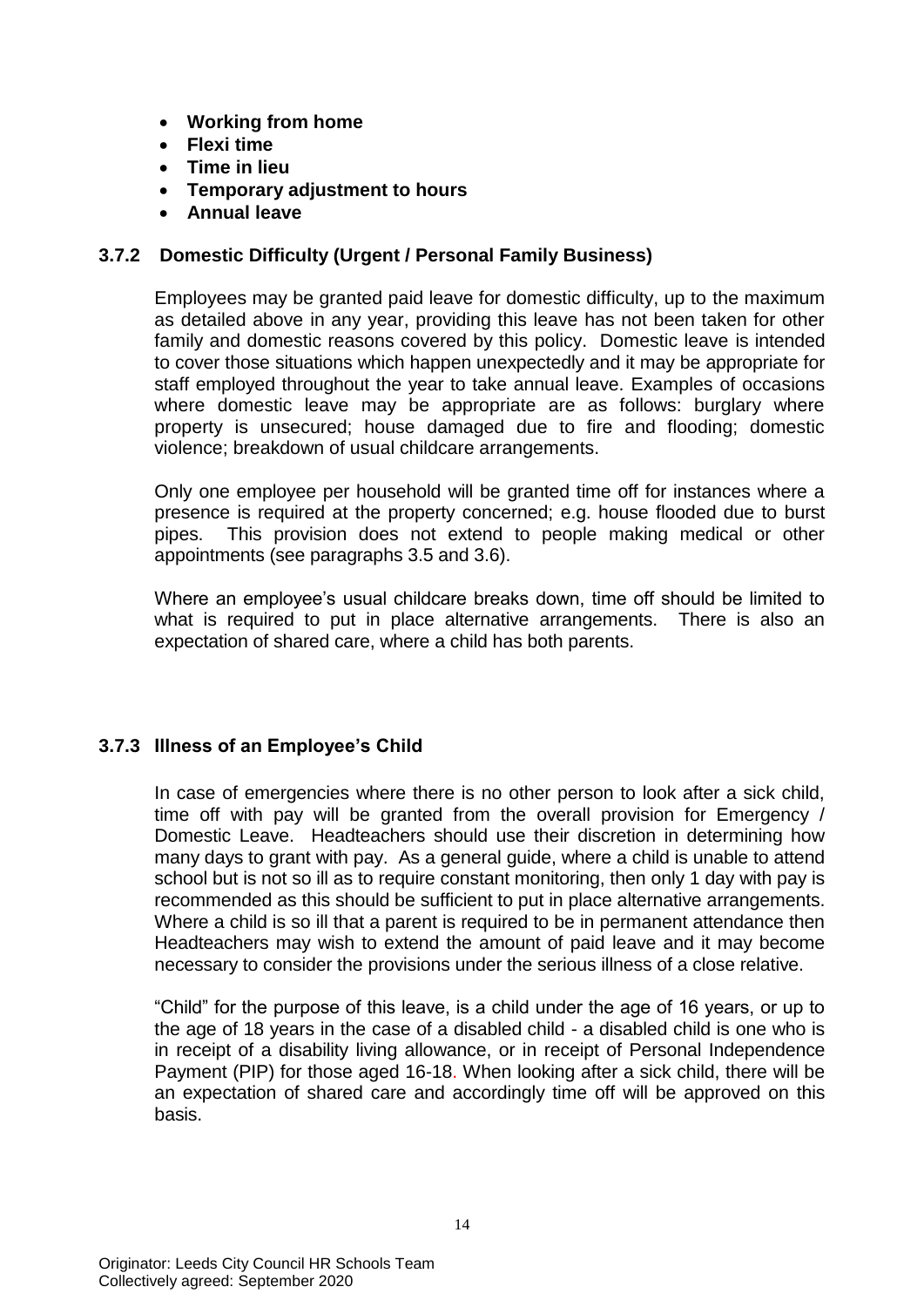Non-urgent appointments with a dental practitioner/doctor for an employee's child are expected to be arranged during an employee's own time e.g. outside normal working hours/annual leave.

Equally, hospital appointments for an employee's child should also be arranged in an employee's own time where possible. However, where the employee's child is allocated a specific, fixed hospital appointment time and the employee is unable to cover the absence using their own time as described above, reasonable time off with pay will be granted.

# **3.7.4 Serious Illness of a Close Relative (see notes below)**

This time off is designed to cope with emergencies that cannot be postponed.

Employees may be granted leave with pay to look after a close relative in the event of serious illness. In the case of a serious illness of a relative, including an employee's own child, the number of days paid leave may be increased to 10 in any year.

Each request for further time off in excess of the 10 day period will then be considered on an individual case by case basis subject to the specific circumstances of the request and mindful of matters of consistency and fairness, and where granted, this additional time off may be granted without pay.

In this event, Headteachers are reminded to consider other Flexible Working arrangements which may apply as outlined at the beginning of this document, and which may better support the member of staff's needs at that time.

Long term absences that require a number a number of absences will be treated as "one occasion". This provision will only be made when there is no other person/provider/carer available to look after the sick relative.

"Serious illness" is defined as that which makes it necessary for the employee to make urgent and special arrangements (e.g. following discharge from hospital), for the care of the relative.

If the outcome of the serious illness is such that the patient requires long term care, the Headteacher may grant a reasonable period of unpaid leave. The employee may be required to submit medical evidence in respect of the sick dependant, at whatever point the Headteacher feels appropriate.

There is also an expectation of shared care, if a child is involved and has both parents.

# **3.8 Time Off For Medical Screening**

Paid time off shall be granted to employees for the purpose of medical screening, including all cancer screening. Reasonable time off with pay will be granted for employees to attend their own GP's Well Person Clinics.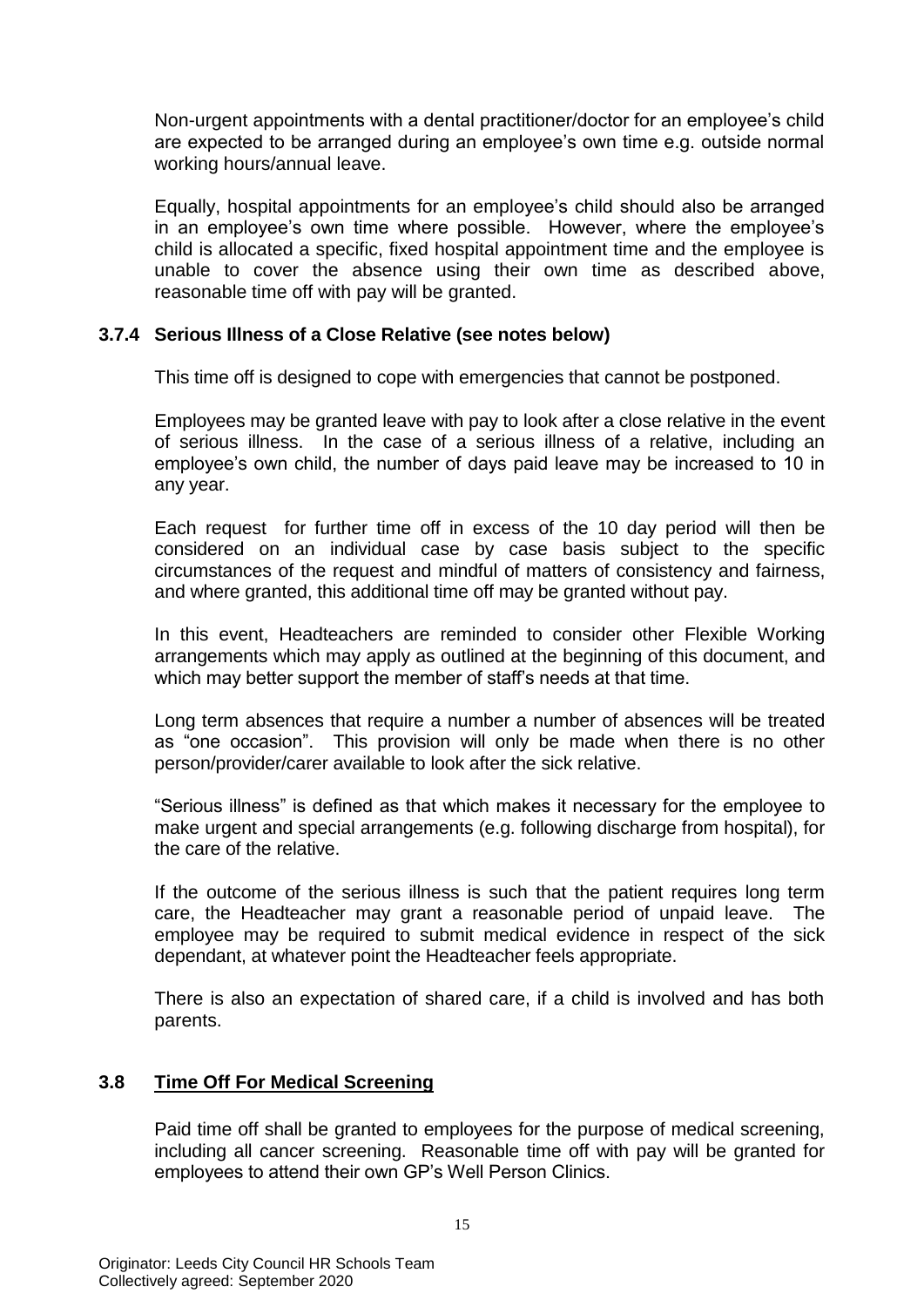# **3.9 Donors**

Blood/Plasma Donors

An employee shall be granted reasonable time off with pay to attend blood donor sessions.

• Bone Marrow and Peripheral Blood Stem Cell Donors

An employee shall be granted paid time off to act as a bone marrow and PBSC donor up to a maximum of 7 days. This time should not be deducted from Sickness Entitlement. Supporting medical documentation will be required. Any time above 7 days will normally be without pay.

Organ Donors

An employee shall be granted paid time off to act as an organ donor up to a maximum of 6 weeks. This time should not be deducted from Sickness Entitlement. Supporting medical documentation will be required.

Any time above 6 weeks will normally be without pay.

#### **3.10 Treatment In Relation To Infertility**

Reasonable paid time off, up to a maximum of 10 days per year, will be granted for employees who are required to attend medical appointments or who are hospitalised in relation to infertility treatment. However, each case should be considered on an individual basis and employees will be required to provide an appointment card of letter to confirm the details.

Consideration should be given to requests for extended periods of time off on an unpaid basis.

# **3.11 Impairment Related Leave**

This leave applies to all school based staff when an absence is unavoidable, is related to a disability, but is not due to illness/sickness, reasonable impairment related leave with pay will be granted. This will avoid disabled employees having to take leave that is then inappropriately classified as sick leave.

Impairment related absences may occur when disabled employees have to take leave due to external circumstances which affect their ability to attend work.

Examples of impairment related absences

Disabled employees may be granted impairment related leave in the following circumstances:-

 Breakdown of usual arrangements at work, for example: sickness of personal assistant, malfunction of aid or adaptation, alteration to work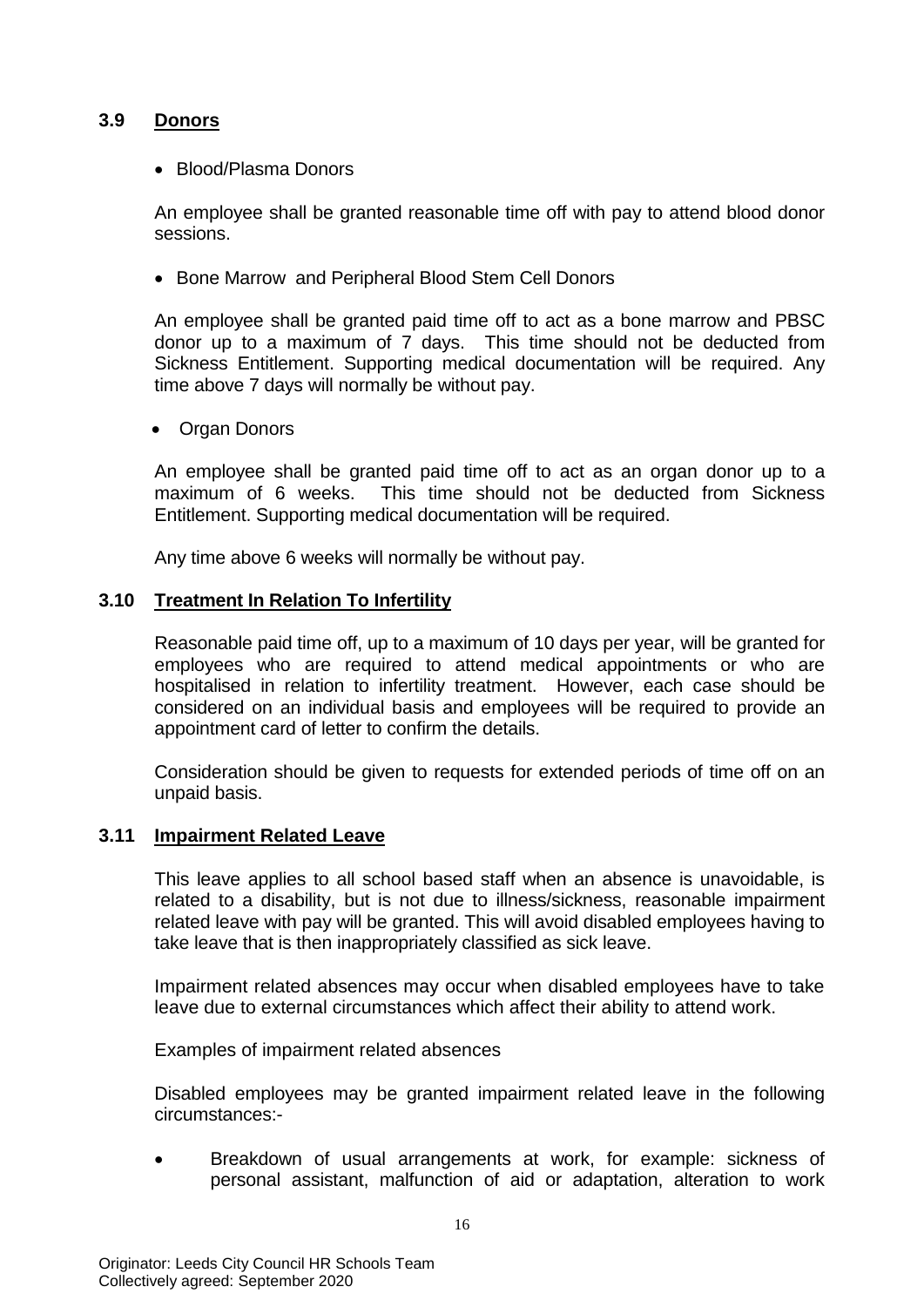premises, lifts, toilets, car parking etc, which prevent an employee from attending or remaining at school and where no suitable alternative arrangement or work (e.g. at home/other site) can be found.

- Breakdown of usual arrangements which make it unreasonably difficult to get to school. For example, mobility aids such as wheelchair, artificial limb or car breakdown in the absence of a suitable accessible alternative.
- Unfavourable weather conditions which put the employee at risk. For example, ice, snow, fog or strong winds etc.
- If not already covered under Hospital/Medical Appointments, time off for impairment related medical visits (where it is not possible to arrange such visits out of working hours) in relation to assessment, treatment, servicing or repairs to mobility aids and rehabilitation.

In respect of the above circumstances, a reasonable level of proof may be required by the Headteacher.

A disabled employee will only be granted impairment related leave if reasonable alternatives to enable the disabled employee to attend School cannot be made.

Although this procedure will separate impairment related leave from general sickness and other special leave, it will still need to be managed in a proactive way and offer support to disabled people in order to reduce the number of absences where appropriate.

Headteachers and employees must make every effort to identify and discuss the situations that might necessitate impairment related leave. Disabled employees will often be aware in advance of the circumstances that make it difficult for them to work or get to work. Because an event arises that has not previously been identified, this does not mean that leave will not be granted.

When the instances which trigger impairment related absences occur, the Headteacher and employee should discuss reasonable ways of overcoming them and reducing the need to take impairment related leave through flexible working and the use of technological developments. For example, arrangements could be made for the disabled employee to work from home during periods when they are unable to attend work.

# **3.12 Leave for Study / Examinations**

Leave for study, related to role specific continuing professional development in school, one-half day's paid study leave for each examination is granted.

Leave to sit an examination that would enhance an employee's role specific professional development, the period necessary would be granted with pay.

# **3.13 Interview Leave**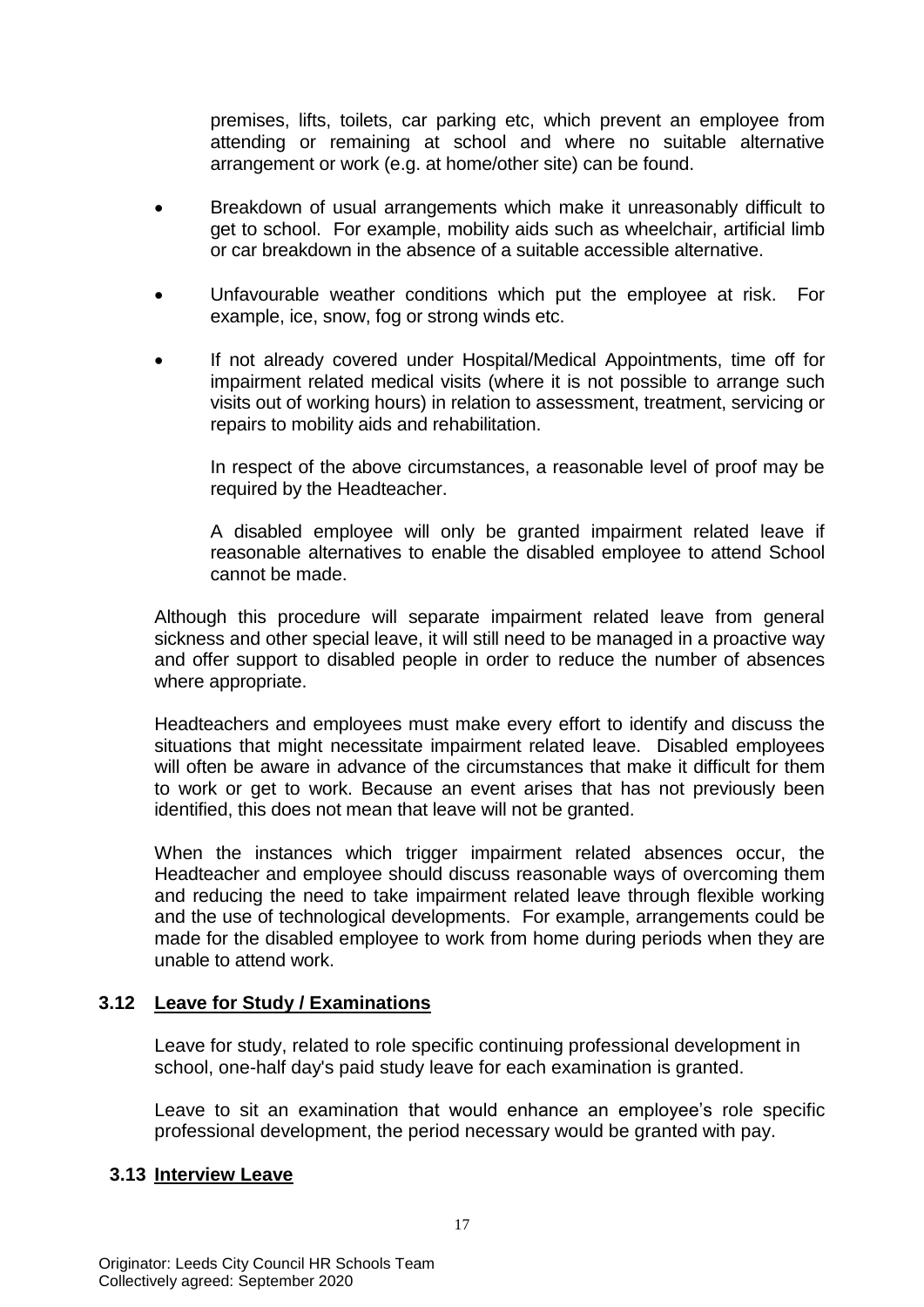Reasonable time off with pay will be granted to attend interviews for posts at any other schools/ educational settings or with another local authority.

Visits to schools prior to applying for a post should wherever possible be arranged in an employee's own time, unless the receiving school is unable to accommodate this. In these circumstances reasonable time should be allowed. If part of the interview process requires the teacher to visit the school then leave with pay is allowed.

Specific provisions apply to staff affected by school reviews or by the need to make staffing reductions within an individual school. Reference should be made to the relevant documents, (MSR Policy and Working Together to Avoid Compulsory Redundancy).

# **3.14 Religious Festivals and Special Events**

# **3.14.1 Support Staff working term-time and Teachers**

Up to two days per year with pay will be granted where the member of staff's religion requires them to attend if this is a day on which the member of staff would normally be in school.

Special events of particular importance to members of religious or cultural groups, one day will be granted with pay. Unavoidable travelling time in excess of one day will be considered without pay.

This does not include time for preparation for festivals or days which may be used for family celebrations which are not the specified dates for the religious event.

# **3.14.2 Support staff working throughout the year**

Wherever possible requests for leave to attend religious or cultural tradition are expected to do so within the normal annual leave arrangements.

If the school insist that annual leave is taken at a particular time of year then the Headteacher should grant up to two days leave per year with pay.

Where staff need to make extended visits abroad for religious/cultural reasons the Governing Body may allow the member of staff to carry forward 3 days additional leave, subject to the exigencies of the school. Where a combination of the current year's leave entitlement and leave carried forward is insufficient, a reasonable period of leave of without pay, may be granted.

**All requests require as much notice as possible in order that full consideration can be given.**

# **3.15 Overstaying/Delayed Returns**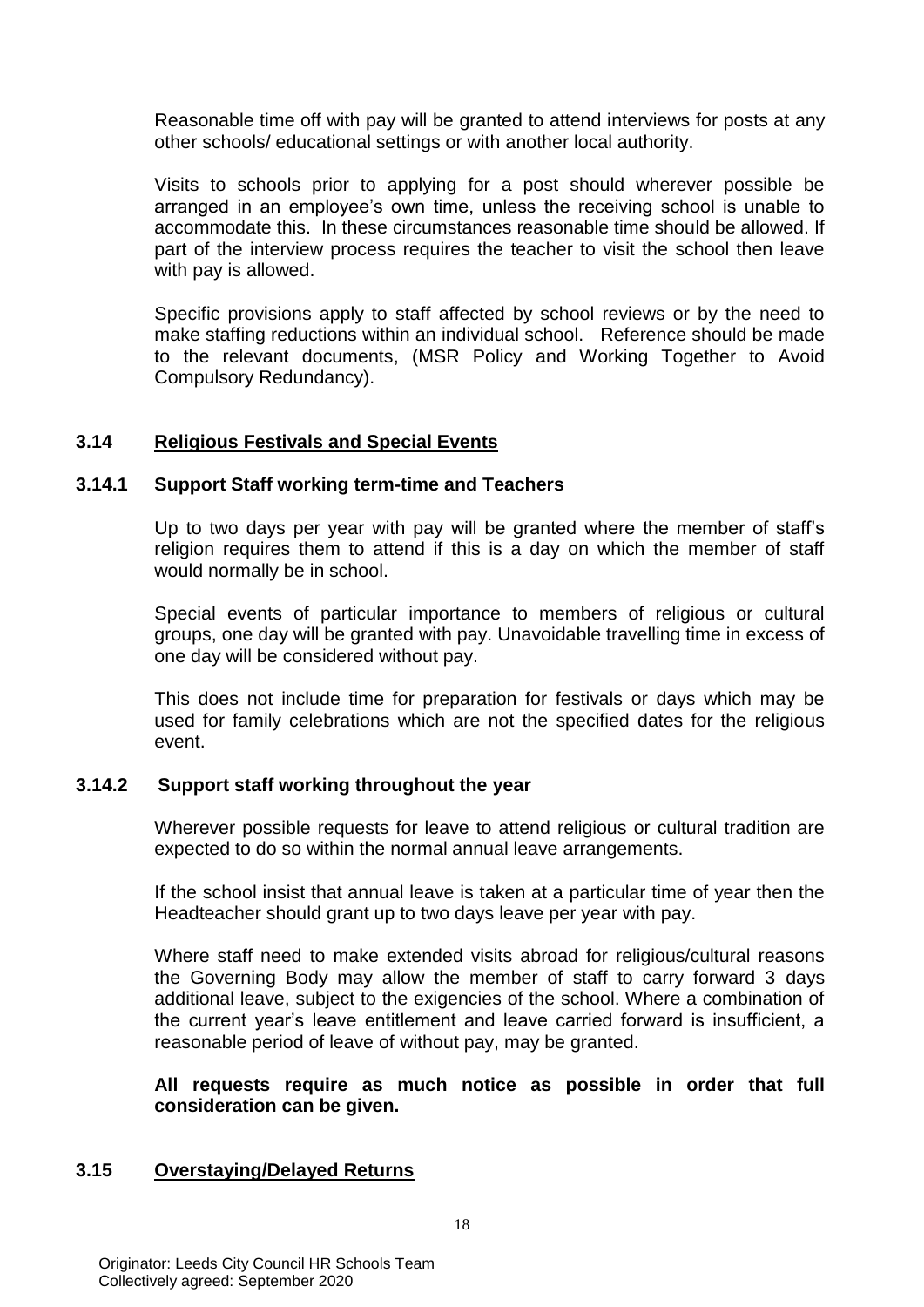If staff, returning from a holiday abroad or returning from extended leave for religious/cultural reasons, are delayed in returning from the country they have visited, for reasons such as transport strikes, delayed flights, accidents etc and this delay takes them into term time, for, then in such circumstances it is the member of staff's responsibility to maintain communication with the Headteacher and to keep to an absolute minimum any unforeseen overstay.

On their return the Headteacher will need to consider the reasons for the delay. If the circumstances are not covered by any other policy the period of absence would be without pay. If the employee is employed throughout the year then they may take the additional time as annual leave.

In the first instance staff should claim compensation from the travel company.

If the member of staff is unable to claim compensation the circumstances of the delay should be considered. Advice should be sought from HR Schools team or your HR provider.

# **3.16 Attendance at Weddings & Civil Partnerships**

#### **3.16.1 Staff working term time only and Teachers**

Leave of absence will not be granted for an employees own wedding during term time.

For time off to attend the wedding of the employees' or employees' partner's immediate family, one day with pay will be granted. Unavoidable travelling time in excess of this will be considered without pay.

Time off to attend the wedding of someone other than the member of the employees' or employees' partner's immediate family, one day without pay will be granted.

#### **3.16.2 Staff working all year round**

Annual Leave should be used to attend a wedding, subject to approval.

# **3.17 Graduation Ceremony**

#### **3.17.1 Staff working term time only and teachers**

Time off to attend the graduation ceremony or "passing out" (for example, armed forces and emergency services) of the employee or member of the employee's immediate family, one day with pay will be granted.

Unavoidable travelling time in excess of this will be considered without pay.

# **3.17.2 Staff working all year round**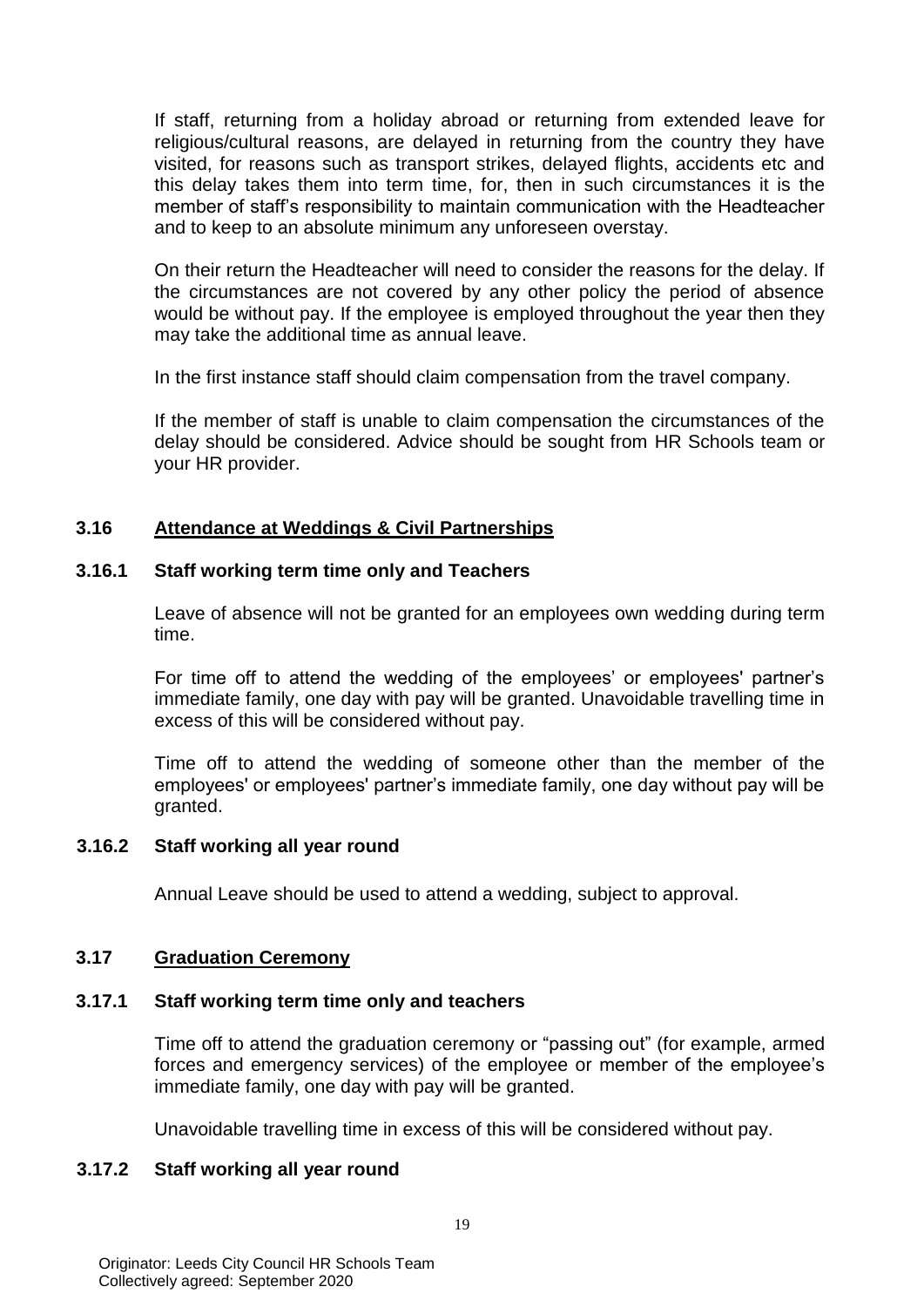Annual Leave should be booked and approved for any request to attend a graduation ceremony.

## **3.18 Moving House**

## **3.18.1 Staff working term time only and Teachers**

Where the day of the move unavoidably falls on a weekday, one day with pay will be granted.

#### **3.18.2 Staff working all year round**

Annual Leave should be booked and approved for time off to move house.

#### **3.19 Severe Weather Conditions - Attendance at work**

#### **3.19.1 Scope of These Arrangements**

This applies to all school based staff.

These arrangements will be applied when there are severe weather conditions. If there is any doubt as to whether they will apply advice should be sought from Personnel. The criterion which will be used is the extent to which most means of transportation cease or are seriously disrupted.

#### **3.19.2 Procedures to apply when "Severe Weather" is determined**

If a decision has been made that the school is closed to pupils due to severe weather conditions the Headteacher and Governing Body need to decide if staff are required to attend. When using discretion all staff should be treated in the same way.

Where staff have been informed that they are not required to attend they should be paid normal salary. This decision should only be taken in exceptional circumstances.

If the school is open the Headteacher should determine if that member of staff has made reasonable attempts to get to school.

If a reasonable attempt to attend has been made then the absence should be with pay. The extent to which most means of transportation cease or are seriously disrupted will need to be taken into account.

If weather conditions are not severe and staff do not turn up the Headteacher may ask those staff to make up the time, or alternatively the period will be without pay or in the case of all year round staff they will be expected to take annual leave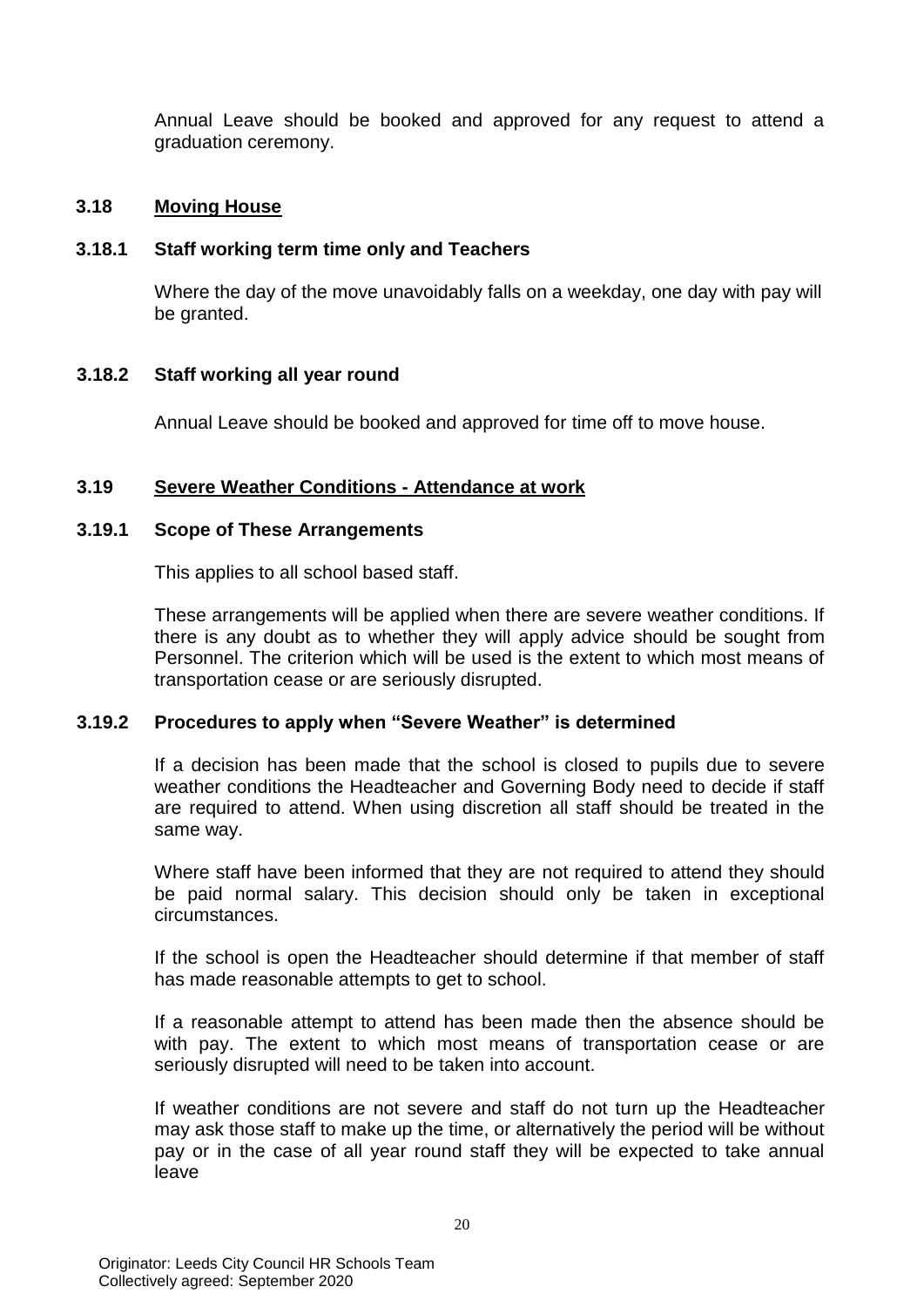When considering reasonable adjustments for staff with disabilities who may have particular difficulties in attending work under severe weather conditions, the Headteacher has the discretion to grant paid time off in cases where it is considered appropriate. (See above Examples of Impairment Related Absences for further information).

If staff do not turn up for work the Headteacher may ask those staff to make up the time or alternatively salary will be lapsed. Staff who arrive late and who remain at school until the end of the day should not suffer loss of pay.

If the school releases staff early they should not suffer loss of pay. If the member of staff will be absent or late they must make every effort to telephone the school to report the circumstances.

If the member of staff is ill on the day or days when there are severe weather conditions, the school's normal sickness reporting and recording procedures will apply. Staff who are on training courses who are unable to attend the training venue should if possible report to school. If they are unable to attend school then the above will apply.

Absences caused by the urgent need to care for children, elderly, other close relatives whose schools, day centres or other establishments may have been closed because of severe weather conditions will be considered under Emergency Leave. If the Headteacher is satisfied that the member of staff had no alternative but to stay at home with the child/person then pay should be granted. However there is an expectation that all reasonable attempts to make alternative arrangements and/or share the responsibility of care should be made if appropriate.

# **3.20 Release of Teachers for Examination Board Activities**

Dependent on the needs of the school, consideration will be given to appropriate time off for public examination duties in accordance with Conditions of Service for School Teachers 2000 Edition (Burgundy Book). Prior agreement between the member of staff and Headteacher is required before the member of staff enters into a separate contract with an Examination Board for examination responsibilities entailing time off from school.

# **3.21 Fostering Leave**

Leeds City Council recognises and values the contribution that foster carers make to society and especially the lives of children in care. We understand that foster carers who do other work in addition to fostering need some flexibility in their working arrangements in order to meet the needs of their fostered child.

We will support foster carers and approved kinship carers by giving paid time off in any 12 month period as follows: